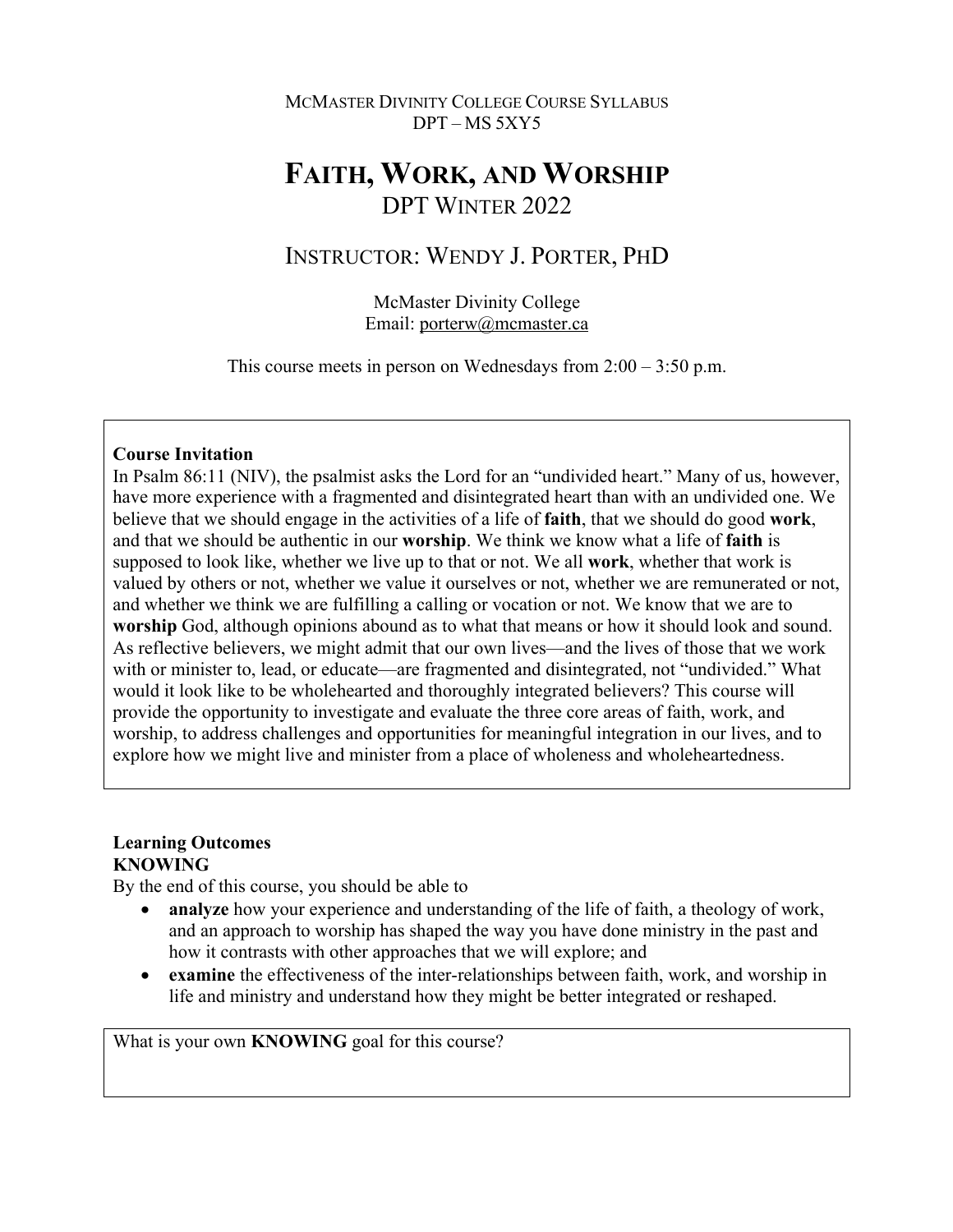#### **DOING**

By the end of this course, you will be able to

- **solve** some problems of inconsistency and fragmentation/disintegration in your own life and ministry or for those within your circle of influence;
- **design** a more integrated approach to meaningful life and ministry that comprises these three areas; and
- **implement** an approach to faith, work, and worship that will increase your own wisdom and insight and will provide you with an effective model for others.

What is your own **DOING** goal for this course?

### **BEING**

By the end of this course, you will be able to

- **reflect** thoughtfully on how faith, work, and worship have shaped who you are; and
- **risk** having a more integrated engagement to faith, work, and worship and see its potential to re-shape or revitalize who you are within the context of calling and ministry.

What is your own **BEING** goal for this course?

#### **A Learning Community**

My hope for this class is that we will be a mutual learning community, where each of us grows through encouragement, constructive input, and active engagement—with each other, with Scripture, with intellectual ideas, and with practice-based insights. I encourage you to take risks in what you explore, share, and submit, and I will try to foster an environment where we can trust each other with those outcomes. Each of us is in process, so come with an openness to be challenged, reshaped, or re-formed, and to grow through our mutual learning experience. I will try to empower each of you to develop as much as you are willing to, and to treat each of you with respect and dignity. I ask for this in return. I am a fellow learner in this community. I will attempt to offer information, reflection, experience, and questions for each of us to process together, and to shape a welcoming environment for your contributions. I will try to give thoughtful evaluation and feedback to your thinking and to encourage your growth through our collaboration. As a responsible member of our learning community, I expect you to commit yourself to the class throughout the semester that we are together. This means that you will endeavor to treat each person with respect and dignity, and that you will be prepared for and fully engaged in and with the class each week, both in person and through media. Your full participation is required and critical for our learning community to function at an optimal level.

I try to keep class correspondence to weekdays where possible, but I can be reached outside these times and certainly in a crisis. I welcome the opportunity to communicate with you.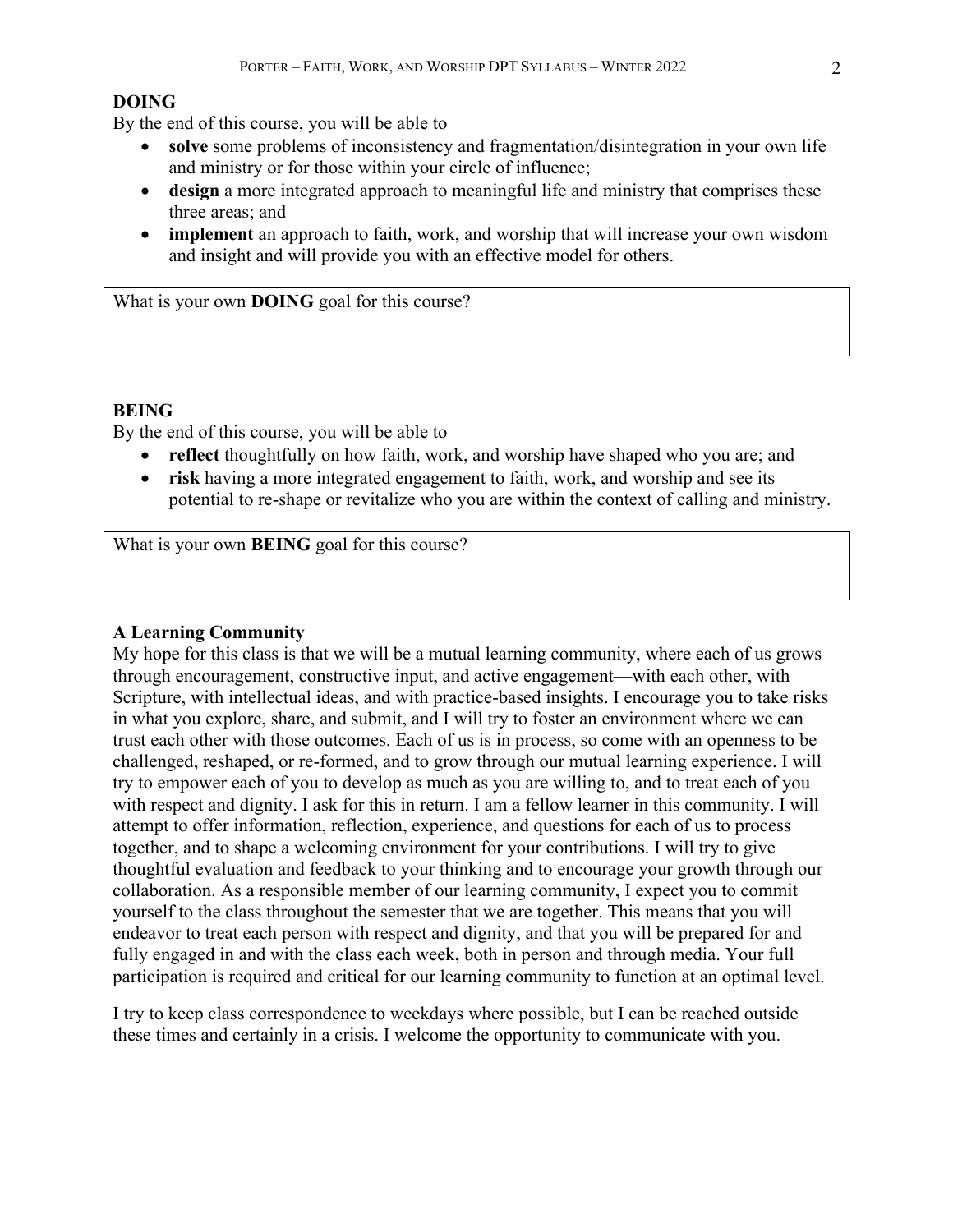#### **Required Textbooks (3)**

You may choose the optional book in each category if you have already read the first one, but correspond with the instructor about this first. You may also propose an alternative book, if you can make a good case for it and have not previously read it.

### **Faith:**

- Hunter, James Davison. *To Change the World: The Irony, Tragedy, and Possibility of Christianity in the Late Modern World*. New York, NY: Oxford University Press, 2010. Sociologist James Davison Hunter challenges the notions of what it means for Christians to think that they can "change the world." It should prompt thoughtful reflection. 345 pp.
- (optional) Taylor, Charles. *A Secular Age*. Cambridge, MA: Belknap Press of Harvard University Press, 2007. Leading philosopher Charles Taylor will expose you to first-rate thinking about issues and challenges that influence the life of Christian faith. This book is not for the faint of heart, but if you would like the challenge of engaging with Taylor's insights, it will be worth the effort. 850 pp.

#### **Work:**

- Volf, Miroslav. *Work in the Spirit: Toward a Theology of Work*. New York: Oxford University Press, 1991. This book by theologian and public intellectual, Miroslav Volf, comprises his PhD research. It is a substantial and thoughtful approach to developing a theology of work. Let it challenge your ideas as you develop your own theology of work. 225 pp.
- (optional) Loftin, Keith R., and Trey Dimsdale, eds. *Work: Theological Foundations and Practical Implications*. London, UK: SCM, 2018. If you have previously read Volf's theology of work, this book provides a range of contributors who discuss work from perspectives of biblical theology, systematic theology, or practical theology. 255 pp.

#### **Worship:**

- Wolterstorff, Nicholas. *The God We Worship: An Exploration of Liturgical Theology*. Grand Rapids, MI: Eerdmans, 2015. Philosopher and liturgical theologian Nicholas Wolterstorff embarks on a new approach to liturgical theology in order to make "explicit the understanding of God implicit in Christian worship" (2). Regardless of your own worship practices or traditions, you can apply his principles to investigate beliefs and perceptions about God that are inherent in your practices and statements. 170 pp.
- (optional) Wainwright, Geoffrey. *Doxology: The Praise of God in Worship, Doctrine, and Life*. London, UK: Epworth / New York, NY: Oxford University Press, 1980. If you have never read a substantive theology of worship, this is an excellent place to begin. 585 pp.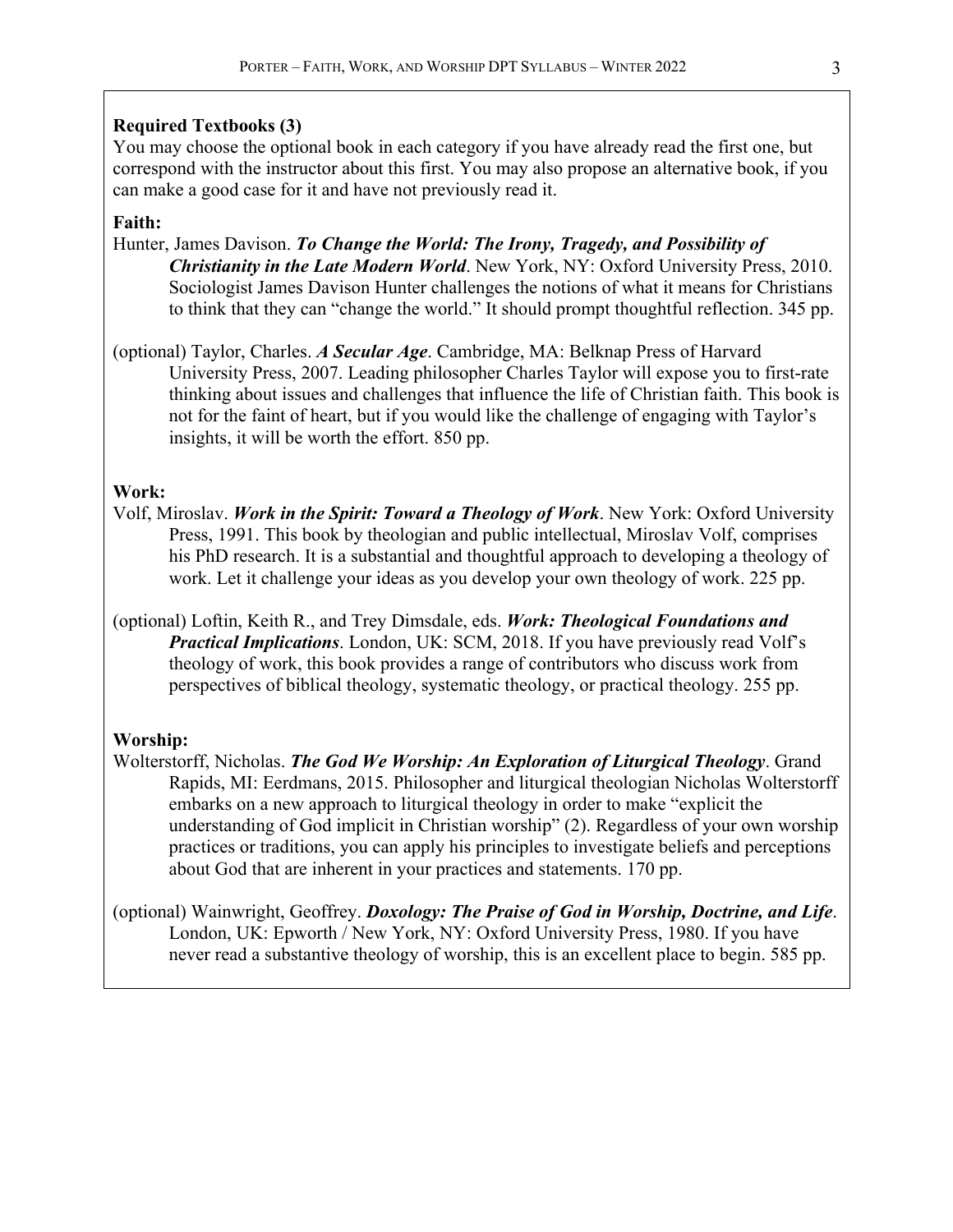#### **Selected Bibliography**

DPT students should become familiar with about 4000 pages (approx. 20 books) for a DPT course. This means that you should have a grasp of the main content and significant contribution of these books to the field of study (not that you will have read every page). Find books from the suggested list or elsewhere that resonate with or challenge you and that meet your goals for this course, assignments, and your program. You will also find numerous academic articles that you can include in your reading. Assemble your list and email it to the professor.

All MDC students have access to many academic articles, chapters, and e-books through McMaster Library, as well as physical copies. See MDC's guide: https://mcmasterdivinity.ca/wp-content/uploads/2020/03/Quick-Guide-to-Library-Resources.pdf. All MDC students also now have access to the Digital Theological Library (DTL) https://libguides.thedtl.org/home, with many e-books, some free download of chapters or entire books, plus thousands of articles. Find your student code in information from the Registrar.

#### **Faith**

- Capps, Donald. *The Decades of Life: A Guide to Human Development*. Louisville, KY: Westminster John Knox, 2008.
- Colorado, Carlos D., and Justin D. Klassen, eds. *Aspiring to Fullness in a Secular Age: Essays on Religion and Theology in the Work of Charles Taylor*. Notre Dame, IN: University of Notre Dame, 2014.
- Davies, Oliver. *Theology of Transformation: Faith, Freedom, and the Christian Act*. New York: Oxford University Press, 2013.
- Edgar, William. *Created & Creating: A Biblical Theology of Culture*. Downers Grove, IL: IVP Academic, 2017.
- Fowler, James W. *Becoming Adult, Becoming Christian: Adult Development and Christian Faith*. San Francisco, CA: Jossey-Bass, 2000.
- Fowler, James W. *Stages of Faith: The Psychology of Human Development and the Quest for Meaning*. San Francisco, CA: Harper & Row, 1981.
- Moltmann, Jürgen. *The Living God and the Fulness of Life*. Trans. by Margaret Kohl. Louisville, KY: Westminster John Knox, 2015.
- Niebuhr, H. Richard. *Christ and Culture*. New York, NY: Harper & Row, 1951. 255 pp.
- Osmer, Richard R., and Friedrich L. Schweitzer, eds. *Developing a Public Faith: New Directions in Practical Theology*. St. Louis, MO: Chalice, 2003.
- Sayers, Dorothy L. *Christian Letters to a Post-Christian World: A Selection of Essays*. Grand Rapids, MI: Eerdmans, 1969. 230 pp. Later published as *The Whimsical Christian: 18 Essays.* New York, NY: Collier, 1987.
- Tillich, Paul. *Dynamics of Faith*. New York, NY: Harper & Row, 1957. 135 pp.
- Volf, Miroslav, and Dorothy C. Bass, eds. *Practicing Theology: Beliefs and Practices in Christian Life*. Grand Rapids, MI: Eerdmans, 2002.
- Volf, Miroslav. *A Public Faith: How Followers of Christ Should Serve the Common Good*. Grand Rapids, MI: Brazos, 2011.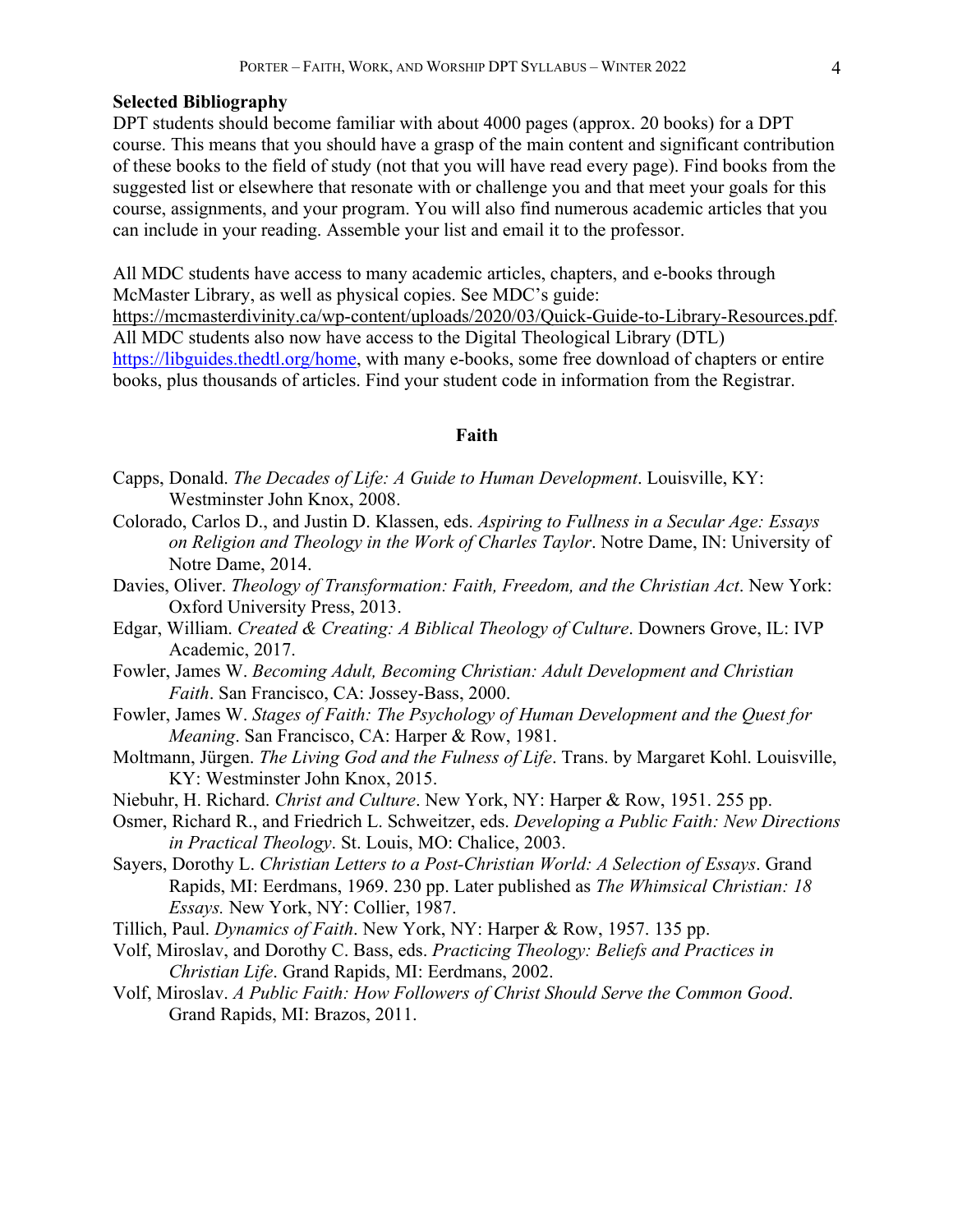#### **Work**

- Atkinson, Clarissa W. *The Oldest Vocation: Christian Motherhood in the Middle Ages*. Ithaca, NY: Cornell University Press, 1991.
- Bloch, Deborah P., and Lee J. Richmond, eds. *Connections between Spirit and Work in Career Development: New Approaches and Practical Perspective*. New York: Routledge, 2016.
- Cahalan, Kathleen A., and Bonnie J. Miller-McLemore, eds. *Calling All Years Good: Christian Vocation throughout Life's Seasons*. Grand Rapids, MI: Eerdmans, 2017.
- Cosden, Darrell. *A Theology of Work: Work and the New Creation*. Paternoster Theological Monographs. Eugene, OR: Wipf & Stock, 2006.
- Cosden, Darrell. *The Heavenly Good of Earthly Work*. Grand Rapids, MI: Baker Academic, 2006.
- Dale, Eric Steven. *Bringing Heaven Down to Earth: A Practical Spirituality of Work*. American University Studies Series VII: Theology and Religion 83. New York: P. Lang, 1991.
- Jamison, Christopher. *The Disciples' Call: Theologies of Vocation from Scripture to the Present Day*. New York: Bloomsbury T. & T. Clark, 2013.
- Jones, L. Gregory, and Stephanie Paulsell, eds. *The Scope of Our Art: The Vocation of the Theological Teacher*. Grand Rapids, MI: Eerdmans, 2002.
- Kidwell, Jeremy. *The Theology of Craft and the Craft of Work: From Tabernacle to Eucharist*. London: Routledge, 2016.
- Meilaender, Gilbert. *The Freedom of a Christian: Grace, Vocation, and the Meaning of Our Humanity*. Grand Rapids, MI: Brazos, 2006.
- Ostring, Elizabeth Ellen. *Be a Blessing: The Theology of Work in the Narrative of Genesis*. Eugene, OR: Wipf & Stock, 2016.
- Palmer, Parker J. *Let Your Life Speak: Listening for the Voice of Vocation*. San Francisco: Jossey-Bass, 2000.
- Placher, William C., ed. *Callings: Twenty Centuries of Christian Wisdom on Vocation*. Grand Rapids, MI: Eerdmans, 2005.
- Reed, Esther D. *Work, for God's Sake: Christian Ethics in the Workplace*. Sarum Theological Lectures. London, UK: Darton, Longman and Todd, 2010.
- Smith, Gordon T. *Courage and Calling: Embracing Your God-Given Potential*. Downers Grove, IL: InterVarsity, 2011.
- Stevens, R. Paul. *Aging Matters: Finding Your Calling for the Rest of Your Life*. Grand Rapids, MI: Eerdmans, 2016.
- Stevens, R. Paul. *Work Matters: Lessons from Scripture*. Grand Rapids, MI: Eerdmans, 2012.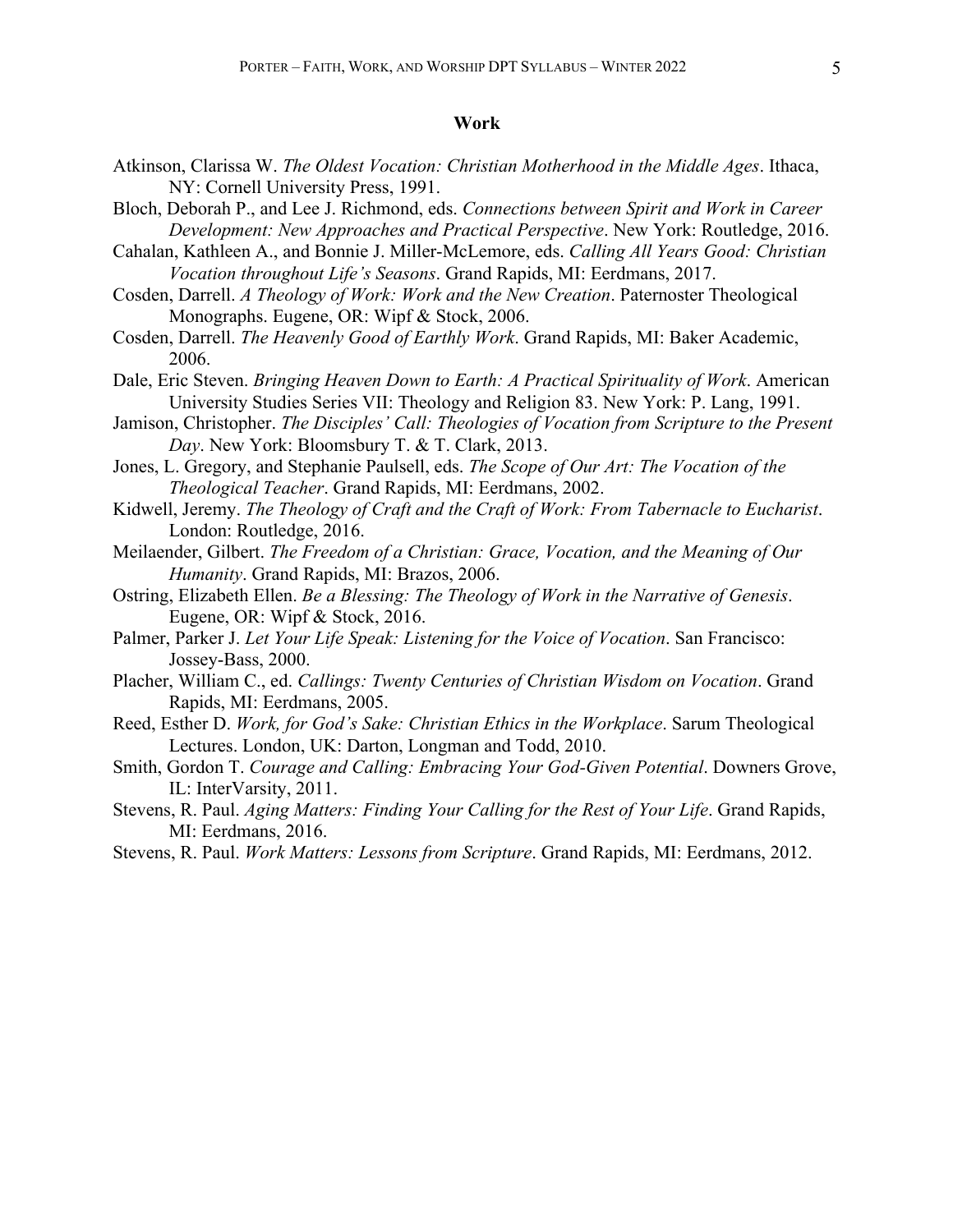#### **Worship**

- Alikin, Valery A. *The Earliest History of the Christian Gathering: Origin, Development and Content of the Christian Gathering in the First to Third Centuries*. Supplements to Vigiliae Christianae 102. Leiden: Brill, 2010.
- Bechtel, Carol M., ed. *Touching the Altar: The Old Testament for Christian Worship*. Calvin Institute of Christian Worship Liturgical Studies Series. Grand Rapids, MI: Eerdmans, 2008.
- Best, Harold M. *Unceasing Worship: Biblical Perspectives on Worship and the Arts*. Downers Grove, IL: InterVarsity, 2003.
- Borchert, Gerald L. *Worship in the New Testament: Divine Mystery and Human Response*. St. Louis, MO: Chalice, 2008.
- Bradshaw, Paul F. *Early Christian Worship: A Basic Introduction to Ideas and Practice*. 2nd ed. Collegeville. MN: Liturgical, 2010.
- Bradshaw, Paul F. *The Search for the Origins of Christian Worship: Sources and Methods for the Study of Early Liturgy*. New York, NY: Oxford University Press, 1992.
- Byars, Ronald P. *What Language Shall I Borrow?: The Bible and Christian Worship*. Calvin Institute of Christian Worship Liturgical Studies Series. Grand Rapids, MI: Eerdmans, 2008.
- Hoon, Paul Waitman. *The Integrity of Worship: Ecumenical and Pastoral Studies in Liturgical Theology*. Nashville, TN: Abingdon, 1971.
- McGowan, Andrew B. *Ancient Christian Worship: Early Church Practices in Social, Historical, and Theological Perspective*. Alcuin Club Collections 91. Grand Rapids, MI: Baker Academic, 2014.
- Moule, C. F. D. *Worship in the New Testament*. Ecumenical Studies in Worship 9. Richmond, VA: John Knox, 1961.
- Peterson, David. *Engaging with God: A Biblical Theology of Worship*. Grand Rapids, MI: Eerdmans, 1993.
- Porter, Wendy J., ed. *Rediscovering Worship: Past, Present, and Future*. McMaster New Testament Studies. Eugene, OR: Pickwick, 2015.
- Saliers, Don E. *Worship as Theology: Foretaste of Glory Divine*. Nashville, TN: Abingdon, 1994.
- Smith, James K. A. *You Are What You Love: The Spiritual Power of Habit*. Grand Rapids, MI: Brazos, 2016.
- Stringer, Martin D. *A Sociological History of Christian Worship*. Cambridge, UK: Cambridge University Press, 2005.
- Wainwright, Geoffrey, and Karen B. Westerfield Tucker, eds. *The Oxford History of Christian Worship*. New York, NY: Oxford University Press, 2006.
- White, James F. *Introduction to Christian Worship*. 3rd ed. Nashville, TN: Abingdon, 2000.

Required books for this course are available from MDC's book service, READ On Bookstore, located in the Hurlburt Family Bookstore at McMaster Divinity College. For advance and electronic purchase, contact Bernice Quek, READ On Bookstore, 5 International Blvd, Etobicoke, Ontario M9W 6H3: phone 416.620.2934; fax 416.622.2308; email books@readon.ca.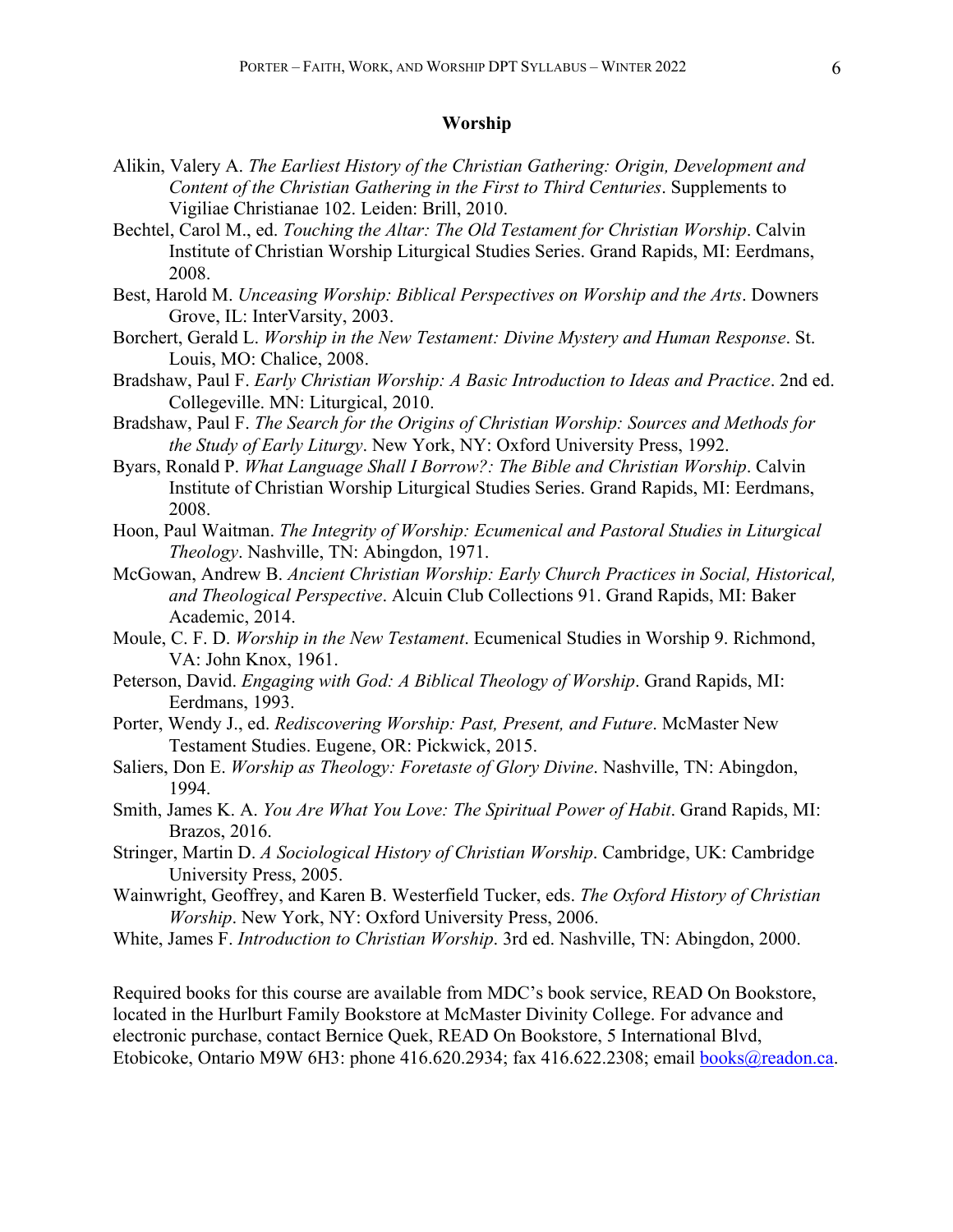### **Course Schedule** (Wednesdays in-person from 2:00–3:50 p.m.)

| Week | Date   | Details                                                       |
|------|--------|---------------------------------------------------------------|
|      | Jan 12 | Welcome and Introduction to the Course, Planning Assignments. |
|      |        | <b>Padlet Intro Video:</b> Post a 1–2 min. intro of yourself. |

| <b>Module 1</b> | <b>FAITH</b> | 3 weeks – Read Hunter or alternative book on Faith.                  |
|-----------------|--------------|----------------------------------------------------------------------|
| Week 2          | Jan $19$     | <b>Focus: Faith, part 1</b>                                          |
|                 |              | Post: Padlet Reflection 1 (200-250 words): Faith 1                   |
|                 |              | Read: Hunter, To Change the World, Essay I, pp. 1-96.                |
|                 |              | <b>DUE:</b> Topic for Assignment 1. Consult with professor by email. |
| Week 3          | Jan $26$     | <b>Focus: Faith, part 2</b>                                          |
|                 |              | Post: Padlet Reflection 2: Faith 2                                   |
|                 |              | Read: Hunter, To Change the World, Essay II, pp. 97–193.             |
| Week 4          | Feb 2        | Focus: Faith, part 3                                                 |
|                 |              | Post: Padlet Reflection 3: Faith 3                                   |
|                 |              | Read: Hunter, To Change the World, Essay III, pp. 195–286.           |

| <b>IDUE:</b> Assignment #1 (Tues). DUE: Class presentations (Wed).<br>Week 5 |  |
|------------------------------------------------------------------------------|--|

| <b>Module 2</b> | <b>WORK</b> | 3 weeks – Read Volf or alternative book on Work.                     |
|-----------------|-------------|----------------------------------------------------------------------|
| Week 6          | Feb 16      | Focus: Work, part 1                                                  |
|                 |             | Post: Padlet Reflection 4: Work 1                                    |
|                 |             | <b>Read:</b> Volf, <i>Work in the Spirit</i> , Part I, pp. 1–65.     |
| Week 7          | Feb 23      | Focus: Work, part 2                                                  |
|                 |             | Post: Padlet Reflection 5: Work 2                                    |
|                 |             | <b>Read:</b> Volf, <i>Work in the Spirit</i> , Part II, pp. 67–156.  |
|                 |             | <b>DUE:</b> Topic for Assignment 2. Consult with professor by email. |
| <b>BREAK</b>    | Mar 2       | NO CLASS during Hybrid Intensive Week at MDC                         |
| Week 8          | Mar 9       | Focus: Work, part 3                                                  |
|                 |             | Post: Padlet Reflection 6: Work 3                                    |
|                 |             | Read: Volf, Work in the Spirit, Part II, pp. 157-201.                |

| <b>Module 3</b> | <b>WORSHIP</b> | 3 Weeks – Read Wolterstorff or alternative book on Worship.                |
|-----------------|----------------|----------------------------------------------------------------------------|
| Week 9          | Mar 16         | <b>Focus: Worship, part 1</b>                                              |
|                 |                | Post: Padlet Reflection 7: Worship 1                                       |
|                 |                | <b>Read:</b> Wolterstorff, <i>The God We Worship</i> , chs. 1–4, pp. 1–70. |
| Week 10         | Mar $23$       | <b>Focus: Worship, part 2</b>                                              |
|                 |                | Post: Padlet Reflection 8: Worship 2                                       |
|                 |                | Read: Wolterstorff, The God We Worship, chs. 5–7, pp. 71–125.              |
|                 |                | <b>DUE:</b> Assignment #2 (Friday). A2L or email attachment.               |
| Week 11         | Mar $30$       | Focus: Worship, part 3                                                     |
|                 |                | Post: Padlet Reflection 9: Worship 3                                       |
|                 |                | Read: Wolterstorff, The God We Worship, chs. 8–9, pp. 126–70.              |

| Week 12 | Aprıl 6 | <b>DUE:</b> Class presentations.       |
|---------|---------|----------------------------------------|
|         |         | Course wrap-up and course evaluations. |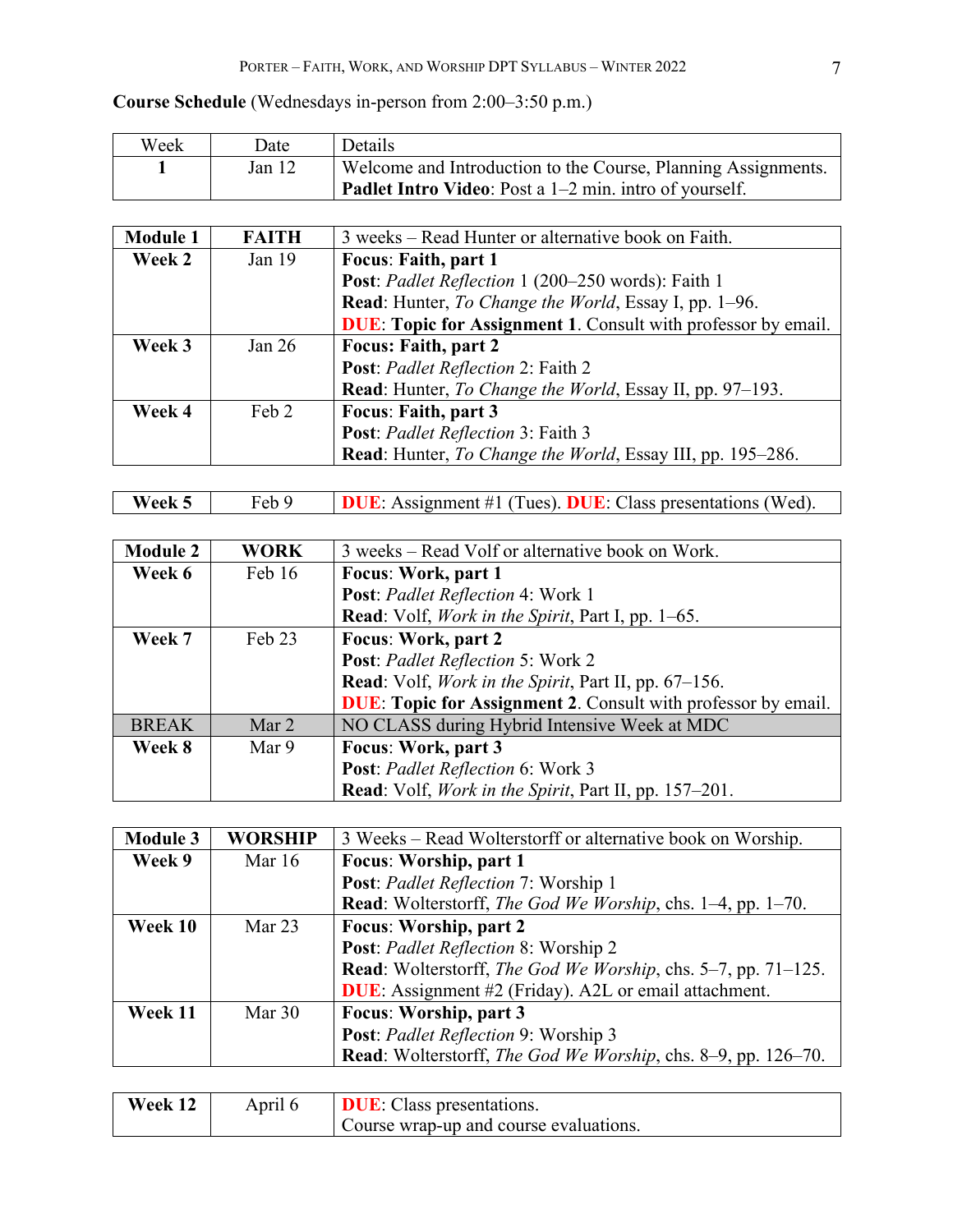**ASSIGNMENTS (3)**. You may choose one project instead of a paper. Note: *Consider taking a thoughtful risk in one or more of your assignments. This does not guarantee a high mark, but almost always results in the most valuable learning experience.*

### **1. RESEARCH PAPER or PROJECT #1**

**MARKS: 35%**. Submitted Paper/Project: **30% +** In-Class Presentation: **5%** = **35%**. Explore faith, work, or worship in a research paper or creative project. You must consult with the instructor by **Week 2** by email before finalizing your plans for either. At least one of your major assignments should contribute to your focus in the DPT program.

### **Research Paper: 4000–5000 words**.

Research one of our three themes that is significant to you. Your approach may be biblical, historical, theological, cultural, arts-based, practice of ministry, etc. Conform to MDC Style Guide. Include substantive content and write at the level of a doctoral student. Interact with the authors of at least **10–12** academic resources but show that you are doing your own thinking.

**Project.** Thoughtfully design a project that explores significant issues or challenges or expressions of one of our topics and merits 35%. **Reflection.** Include a short insightful reflection (**1000 words**) on your project, personal risks, and what you learned in the process.

**PAPER OR PROJECT DUE: Tuesday, February 8**, midnight (30%). A2L or email.

### **IN-CLASS PRESENTATION DUE: Wednesday, February 9**, in class (5%).

Summarize briefly for the class what you did for your assignment and something about your personal learning in the process, including any risk. Presentations will be short and informal.

### **2. RESEARCH PAPER or PROJECT #2**

**MARKS: 40%**. Submitted Paper/Project: **35% +** In-Class Presentation: **5%** = **40%**. Explore faith, work, or worship in a research paper or creative project. You must consult with the instructor by **Week 7** by email before finalizing your plans for either. At least one of your major assignments should contribute to your focus in the DPT program.

### **Research Paper: 6000–7000 words**.

Dig deeply into one or two of our themes. Your approach may be biblical, historical, theological, cultural, arts-based, practice of ministry, etc. Use MDC Style. Include substantive content and write at the level of a doctoral student. Interact with the authors of at least **12–15** academic resources but show that you are doing your own thinking.

**Project.** Thoughtfully design a project that explores significant issues or challenges or expressions of one of our topics and merits 40%. **Reflection.** Include a short insightful reflection (**1200 words**) on your project, personal risks, and what you learned in the process.

**PAPER OR PROJECT DUE: Friday, March 25**, by midnight (35%). A2L or email.

### **IN-CLASS PRESENTATION DUE: Wednesday, April 6**, in class (5%).

Summarize briefly for the class what you did for your assignment and something about your personal learning in the process, including any risk. Presentations will be short and informal.